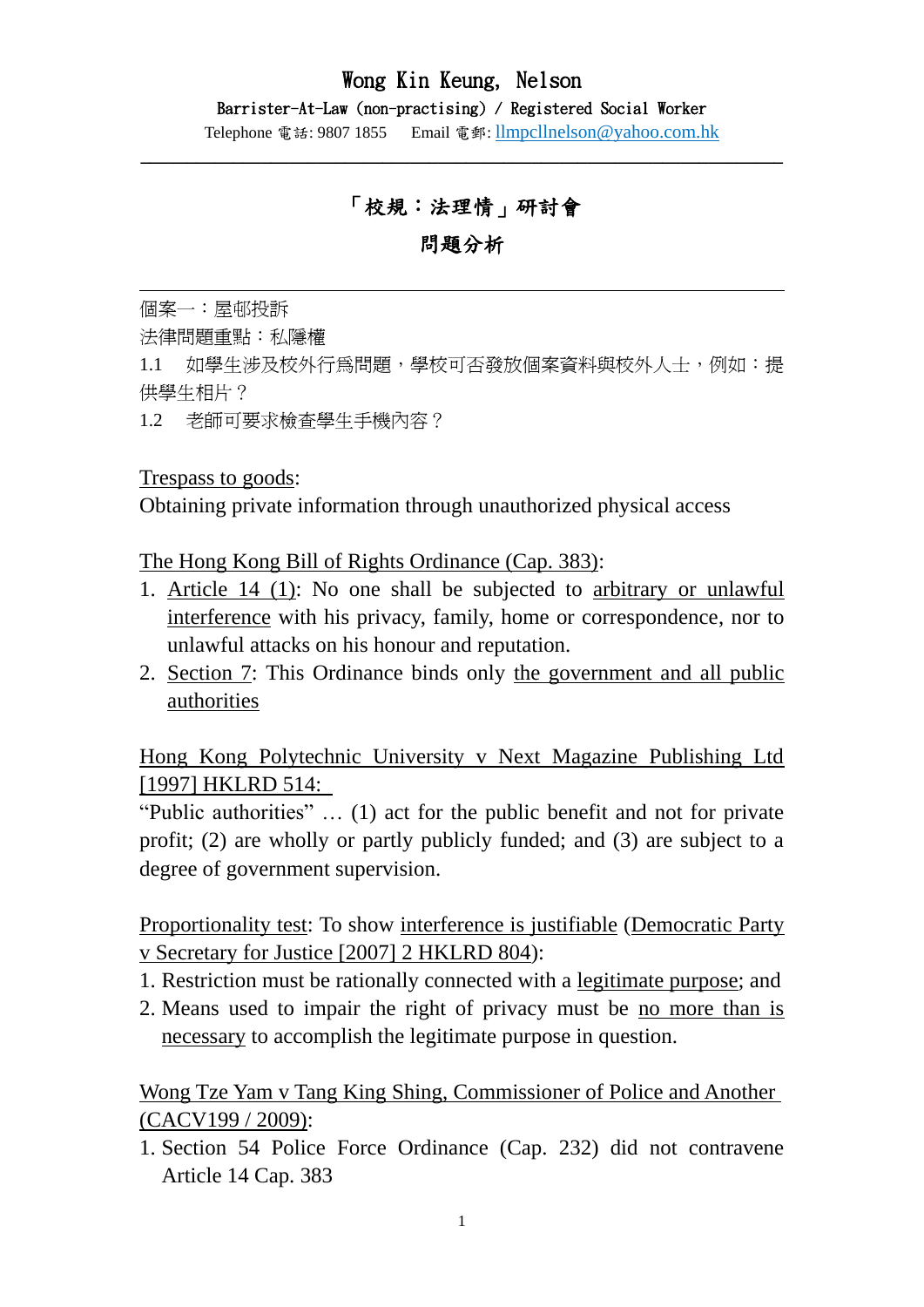- 2. Recording of the particulars of a person stopped and searched was not unreasonable or arbitrary
- 3. The interference that was caused to the "privacy" of the persons stopped and searched was minimal.

Article 30 The Basic Law: The freedom and privacy of communication of Hong Kong residents shall be protected by law. No department or individual may, on any grounds, infringe upon the freedom and privacy of communication of residents except that the relevant authorities may inspect communication in accordance with legal procedures to meet the needs of public security or of investigation into criminal offences.

### Interception of Communications and Surveillance Ordinance (Cap. 589)

個案二:攜帶貴重物品回校 法律問題重點:保管財物

- 2.1 老師可暫收學生財物?多少時間?
- 2.2 折舊?/損毀?
- 2.3 學校可禁止學生帶貴重物品?
- 2.4 學校免責條款成立否?

## Theft:

 $\overline{a}$ 

- 1. Dishonesty
- 2. Appropriation
- 3. Property belonging to others
- 4. With the intention of permanently depriving the owner of it

## Conversion:

- 1. Positive wrongful act of handling goods (use and employment) in a way not consistent with owner's rights.
- 2. Mere possession is not conversion
- 3. D is liable for any loss or damage before the article is returned.

## Detinue:

1. A failure to deliver the article after demand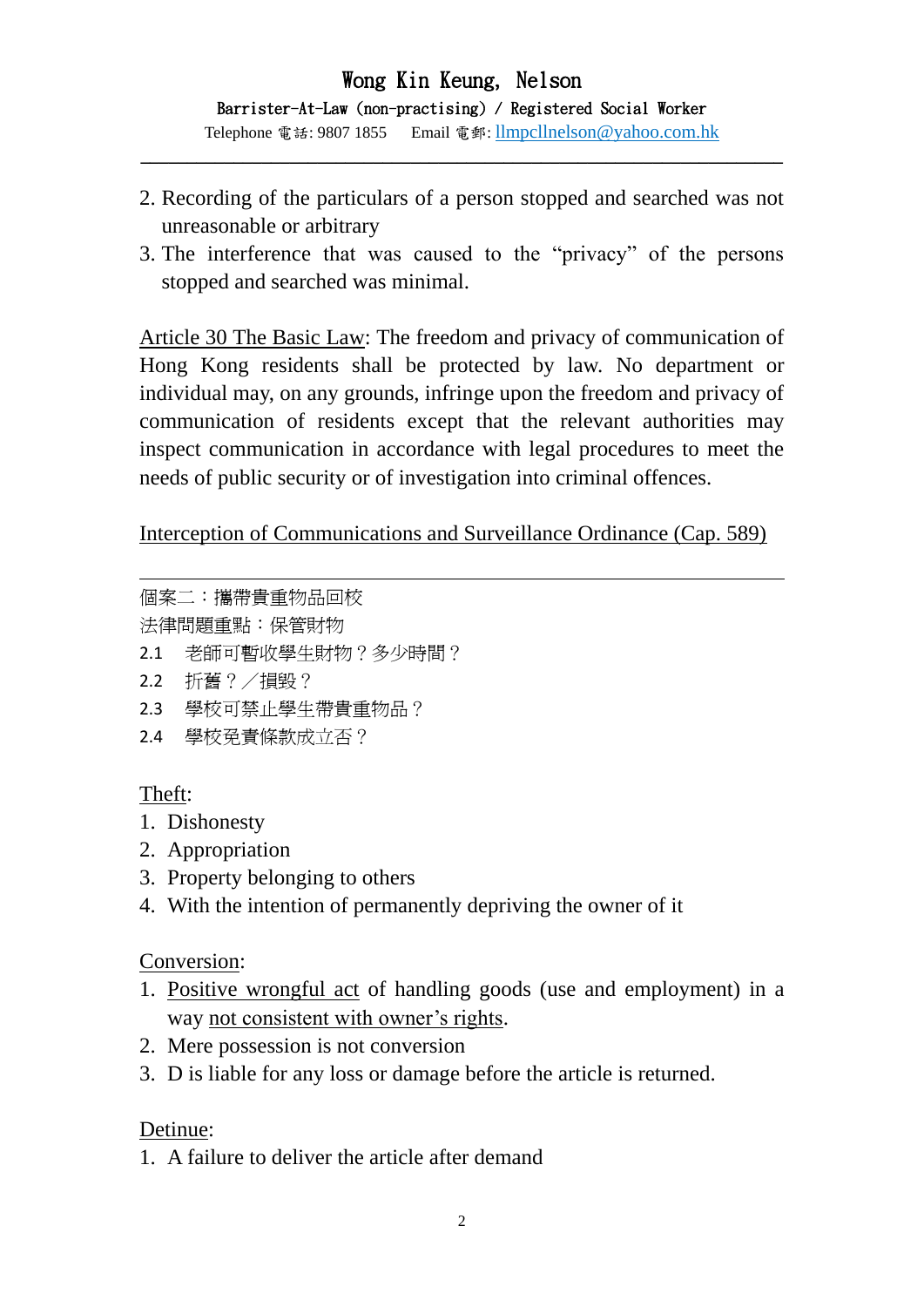2. The mere keeping of another's goods is not detinue

#### Negligence:

#### 學校綜合保險:

- 1. 公眾責任 (need to prove negligence on the part of the school)
- 2. 僱員補償
- 3. 團體人身意外

The defence of Volenti: An agreement made voluntarily by P to absolve D from the legal consequences of an unreasonable risk of harm created by D, where P has full knowledge of both the extent and nature of the risk. (Tort law and practice in Hong Kong (2010) p. 973)

- 1. There is an agreement.
- 2. The agreement must be made by P voluntarily.
- 3. P must know that the nature and extent of the risk

### Control of Exemption Clauses Ordinance (管制免責條款條例) (Cap. 71):

- 1. The law generally applies to business liability.
- 2. Business is defined in Section 2 (1) as "includes a profession and the activities of a public body, a public authority, or a board, commission, committee or other body appointed by CE or Government"
- 3. Section 7 (1):liability for death or personal injury resulting from negligence is not excludable.
- 4. Section 7 (2):The terms in the exemption clause limiting liability in respect of other property loss or property damage must meet the reasonableness requirement in Section 3.

個案三:學生染髮

 $\overline{a}$ 

法律問題重點:身體

- 3.1 要求染髮的學生回復舊模樣?(噴髮劑染髮/敏感)從學生頭上取頭髮樣 本檢驗/保存作顏色紀錄?
- 3.2 要求學生除紋身、舌環、剪髮?
- 3.3 只許女生穿耳孔,男女有別?
- 3.4 不許穿耳針?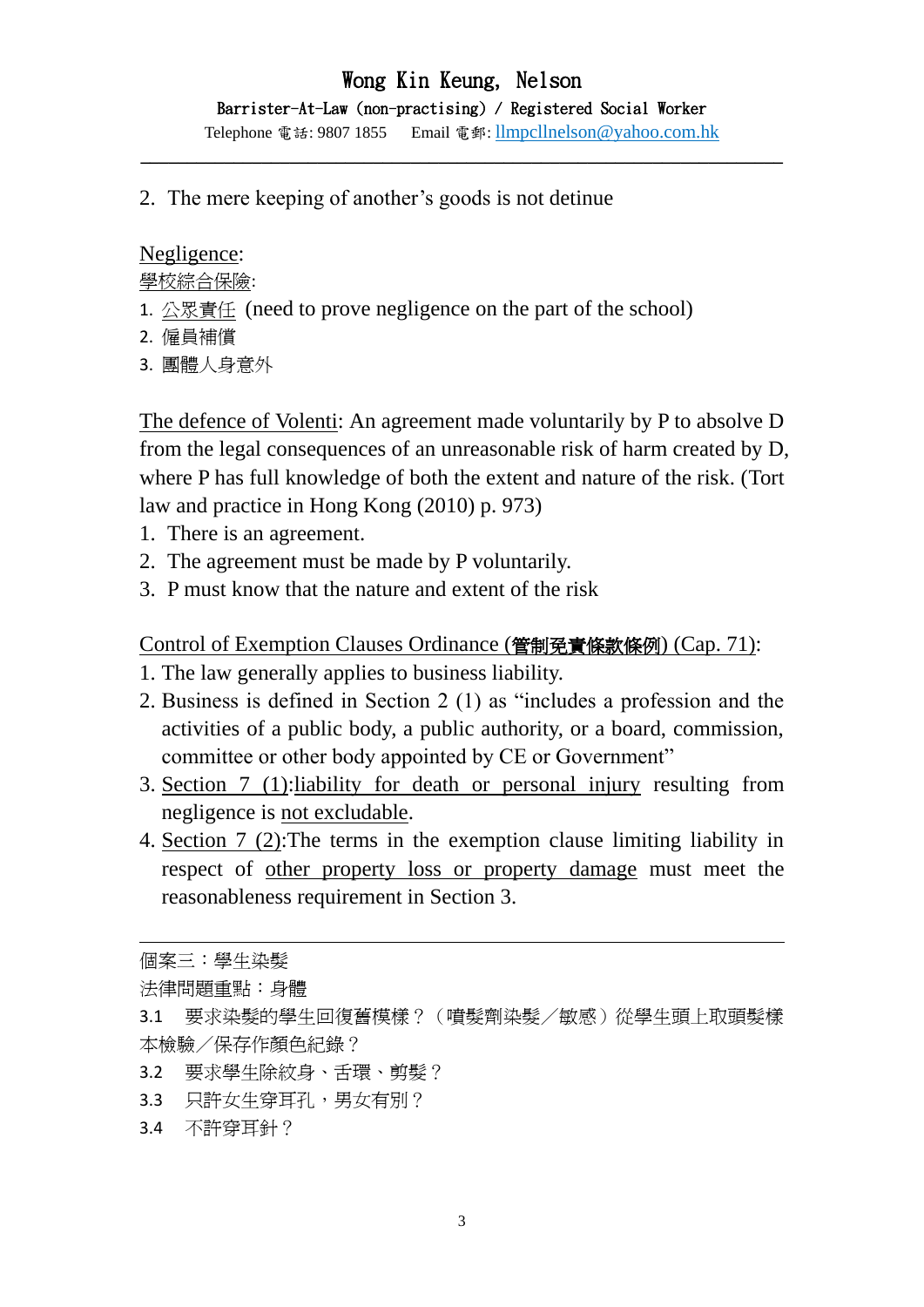Section 59 C Police Force Ordinance (Cap. 232)

- (1) In any investigation in respect of any offence committed or believed to have been committed, a **non-intimate sample** may be taken from a person **with or without his consent** for forensic analysis only if
	- (a) That person is in police detention or is in custody on the authority of a court; and
	- (b) A police officer of or above the rank of superintendent ("authorizing officer") authorizes it to be taken
- (2) An authorizing officer may only give an authorization as required under subsection (1) (b) if he has reasonable grounds
	- (a) For suspecting that the person … has committed a serious arrestable offence; and
	- (b) For believing that the sample will tend to confirm or disprove the commission of the offence by that person

個案四:搜書包及報警

 $\overline{a}$ 

法律問題重點:涉及刑事的個案

- 4.1 報警責任交由家長決定?如家長反對?學校有報警責任?
- 4.2 學校應否要求有關學生寫下事件情況?(落口供、受傷警司警戒
- 4.3 報案後應留意的事項,例如:落口供、請律師/法援
- 4.4 家長要求另一方賠償,學校的角色?

No general legal duty to report crime:

- 1. Section 91(2) **CRIMINAL PROCEDURE ORDINANCE (**Cap. 221): It is a crime to accept or agree to accept consideration for not disclosing information that might be of material assistance in securing the prosecution or conviction of an offender.
- 2. There are some specific provisions imposing a legal duty to report crimes, basically concerning disclosure of knowledge or suspicion that certain property or proceeds are related to relevant crimes.
	- (a) Section 12 United Nations (Anti-Terrorism Measures) Ordinance:
	- (b)Section 25A Drug Trafficking (Recovery of Proceeds) Ordinance (Cap. 405):
	- (c) Section 25A Organized and Serious Crimes Ordinance (Cap. 455):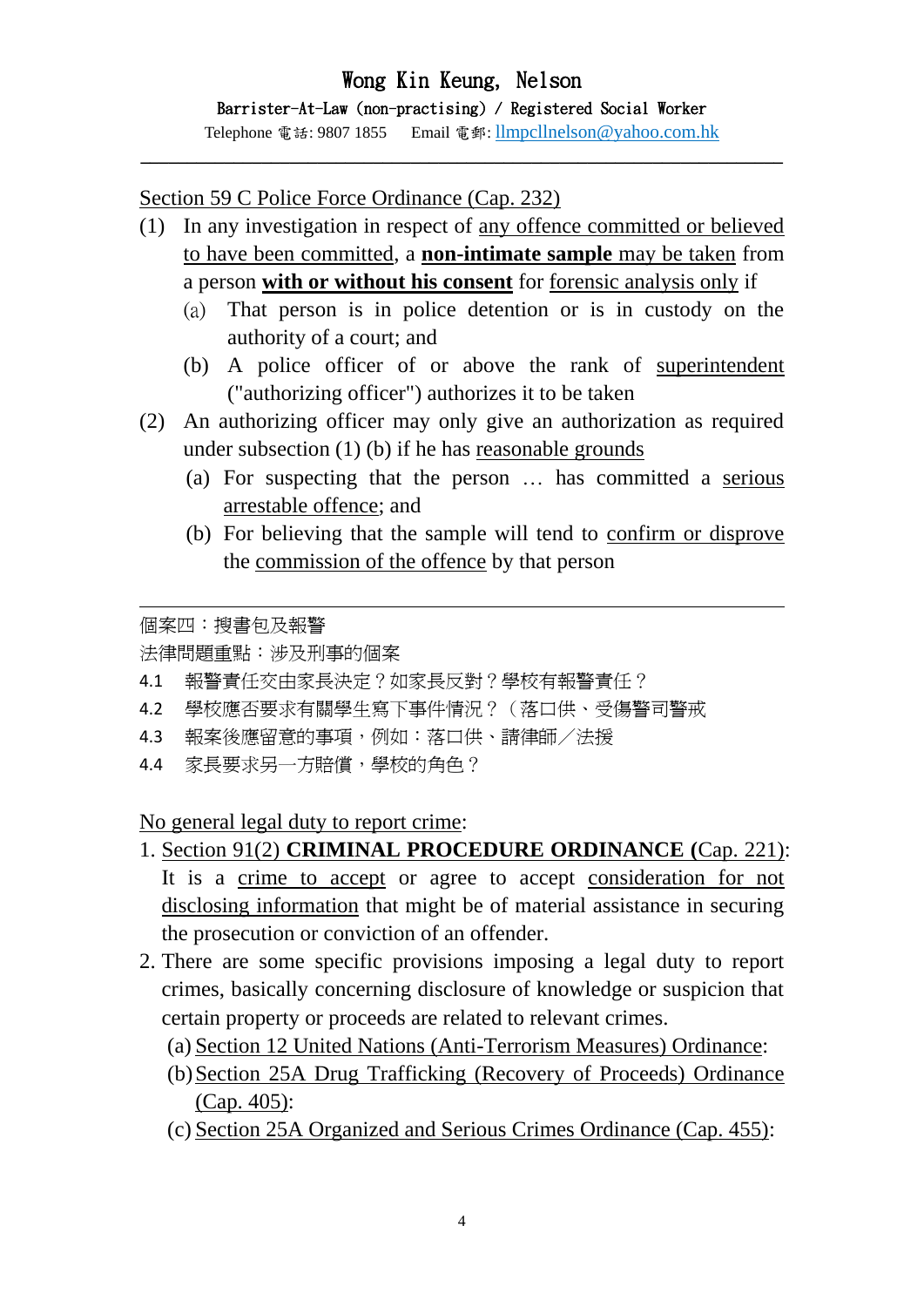# Wong Kin Keung, Nelson

Barrister-At-Law (non-practising) / Registered Social Worker

Telephone 電話: 9807 1855 Email 電郵: llmpcllnelson@yahoo.com.hk **\_\_\_\_\_\_\_\_\_\_\_\_\_\_\_\_\_\_\_\_\_\_\_\_\_\_\_\_\_\_\_\_\_\_\_\_\_\_\_\_\_\_\_\_\_\_\_\_\_\_\_\_\_\_\_\_\_\_\_\_\_\_\_\_\_\_\_\_\_**

Rules and Directions for the Questioning of suspects and the taking of statements (1992):

5. … citizens have a duty to help a police officer to discover and apprehend offenders;

學校行政手冊 3.7.8 校方應主動聯絡警方的學校聯絡主任。若情況嚴重,應即時 報警求助。

Rules and Directions for the Questioning of suspects and the taking of statements (1992):

Part III Administrative Directions:

Interrogation of children and young persons:

So far as practicable, children and young persons under the age of 16 years (whether suspected of crime or not) should only be interviewed in the presence of a parent or guardian, or, in their absence, some person who is not a police officer and is of the same sex as the child. A child or young person should not be arrested, not even interviewed, at school if such action can possibly be avoided. Where it is found essential to conduct the interview at school, this should be done only with the consent, and in the presence, of the head teacher, or his nominee.

Minority is not a defence in the law of tort:

- 1. A minor must be judged by the foresight and prudence of an ordinary minor of his age. (Yachuk v Oliver Blais Co. Ltd. [1949] AC 386)
- 2. Parents are not vicariously liable for their children's torts but are answerable for their negligence for failing to exercise proper supervision so that their children do not cause any injury or damage to others (Smith v Leurs [1970] CLR 256)
- 3. Chan Wai Nga v Tam Chi Wai and Another (DCPI 1158/2005)
	- (a) No general parental duty to keep a child under constant supervision
	- (b) Parental duty: to exercise a reasonable degree of supervision and control over the child, in view of any foreseeable danger in the activities the child was involved in at the relevant time, taking into account that particular child's propensity to meddle.